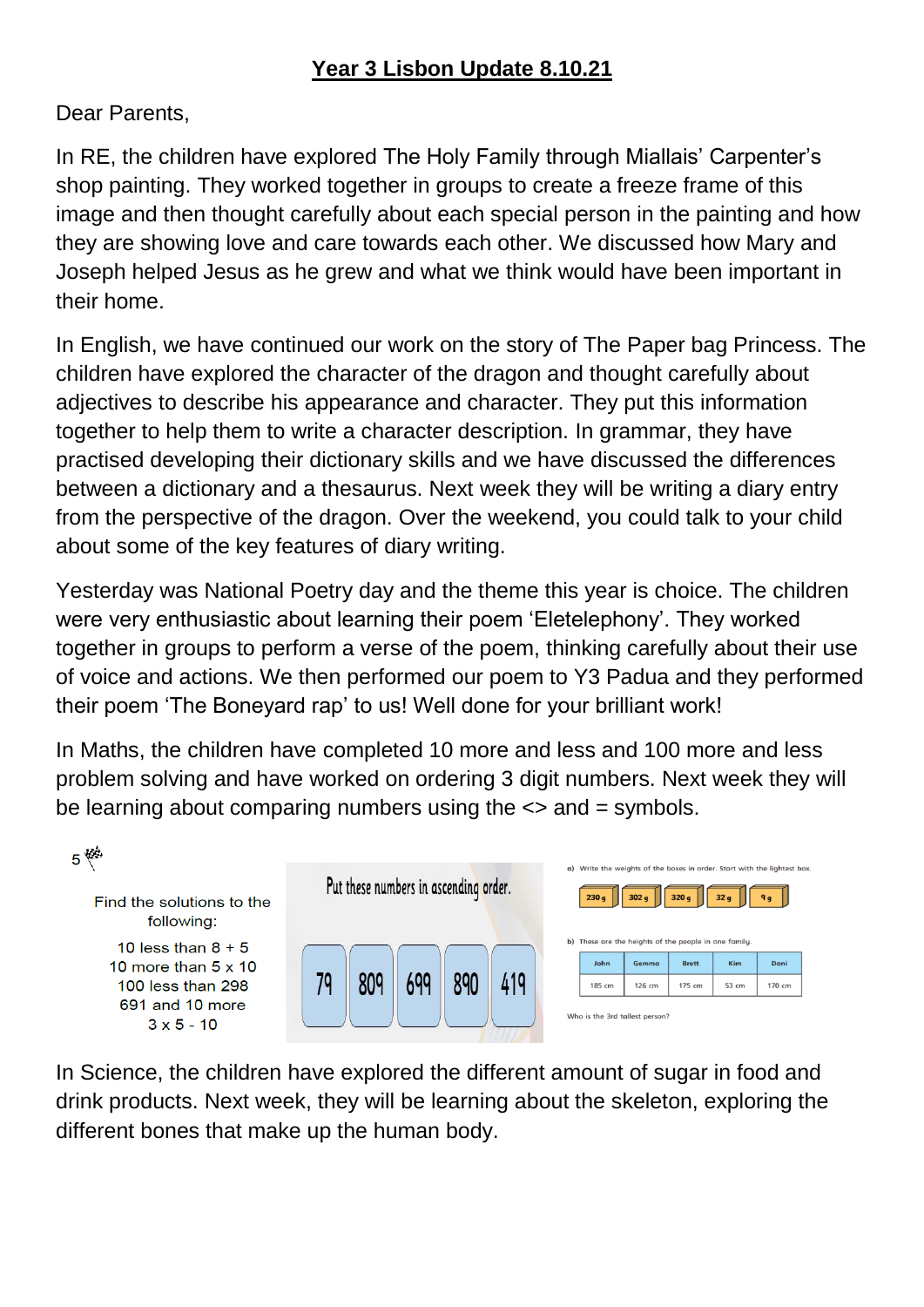### **Spellings**

A reminder to please make sure that your child's spelling book is in their bag every day. This week the children's spellings focus on alternative spellings for the long vowel phoneme o.

Some examples of alternative spellings for the long vowel phoneme o

oa- coat toast ow- below, snow, tomorrow o- ghost tomato hero

oe- toe tomatoes o-e code, smoke, bone, suppose

#### **Homework**

We are still waiting for Teams to be updated. For homework this week, we have set a poetry activity, as yesterday was National Poetry day. Please see Teams for the link to the website. The children can choose a poem/s from the website to practise and have a go at performing at home. Please see further information on Teams. **You will need to look under Year 2 Lisbon Assignments.**

#### **Messages**

- A reminder that **no earrings** should be worn in school and long hair needs to be tied up.
- It is important that your children are reading daily at home. Please record daily reading in your child's **homework diary under the correct day with a comment about how they have read and what page they have read up to.**
- If your child is a free reader, please ensure that daily reading is recorded and signed by an adult in their homework diary and that once they have completed their book this is also recorded an signed by an adult.
- Reading books and your child's homework diary should be in their bag every day.

## **Diary Dates**

- Monday 11<sup>th</sup> October- Go Green for CAFOD Fundraising Day- £1 donation
- Any grandparents or senior citizens are welcome to our Community Afternoon on Wednesday 13th October at 1.45pm to watch the children perform their songs and dances. There will be tea, coffees and cakes served after the performances. If you know anyone who would like to attend, please phone the office with their name(s) so we have an idea of numbers. Thank you.
- Thursday 14<sup>th</sup> October- Year 2 and Year 3 to perform their community afternoon entertainment to parents- 9.15am
- Thursday 21<sup>st</sup> October- Term ends 2.30pm